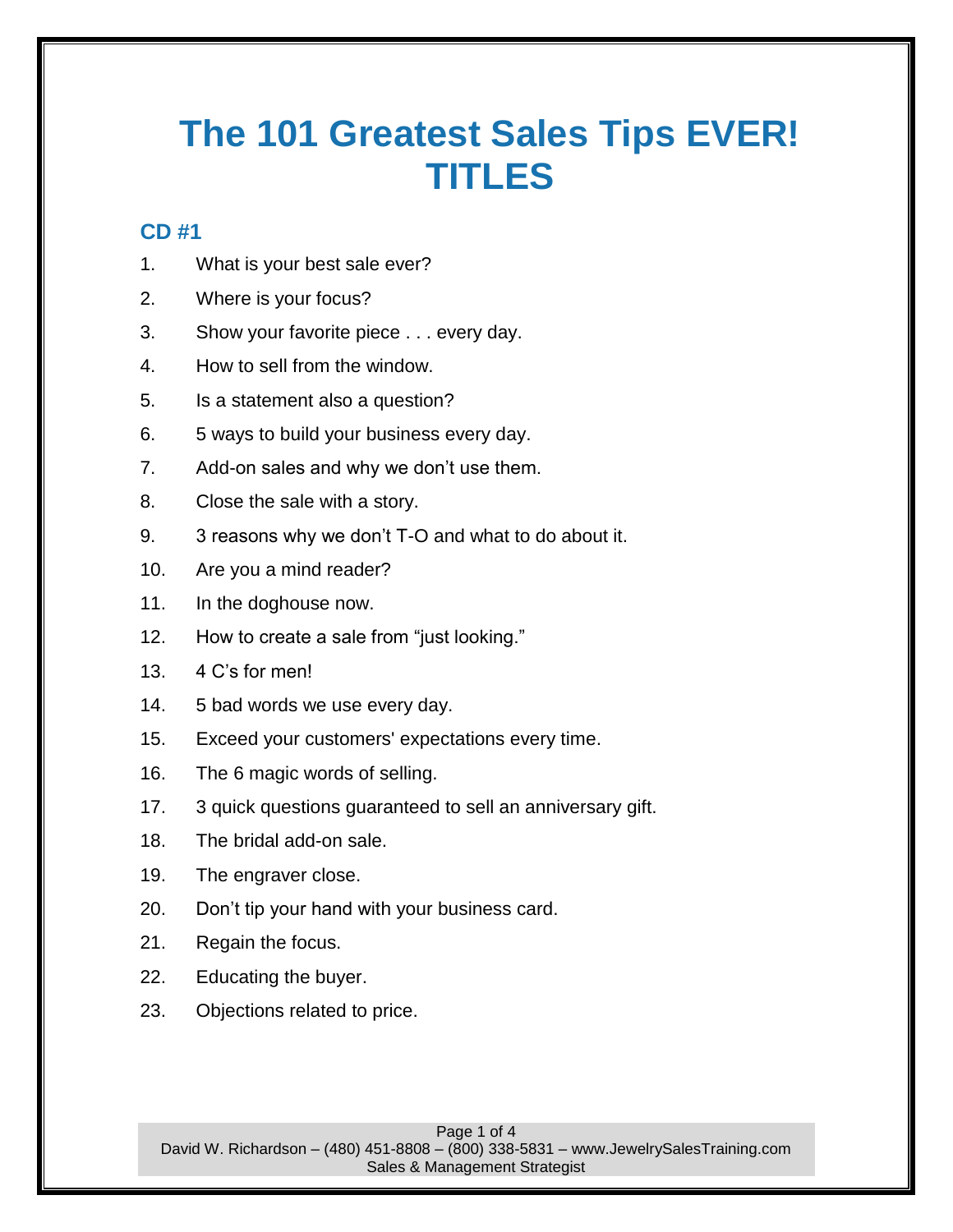#### **CD #2**

- 24. Showmanship . . . dead or alive.
- 25. Customer says to you . . . "I'm not interested."
- 26. The customer says . . . "This is the first store we've been into."
- 27. Product knowledge what it is . . . how to use it.
- 28. "I have to think it over."
- 29. Objection or stall . . . use the echo technique.
- 30. Clink! Clank! Clunk!
- 31. How to sell an ugly dog!
- 32. 2 negative words we use each and every day.
- 33. How to handle "What is your best price?"
- 34. How to stay in touch with your customers.
- 35. Don't tell . . . just sell.
- 36. Exceeding customers' expectations.
- 37. The 6 magic words of selling.
- 38. Become the romance advisor.
- 39. 3 points of fear every customer has.
- 40. First impressions . . . do they mean everything?
- 41. How to establish an appropriate dress code in your store.
- 42. Rejection by whom, what, and why?
- 43. Are you catching all the buying signals?
- 44. Verbal buying signals frequently missed.
- 45. Use your knowledge wisely.
- 46. Bring joy and value to each customer.
- 47. Don't make price a negotiation.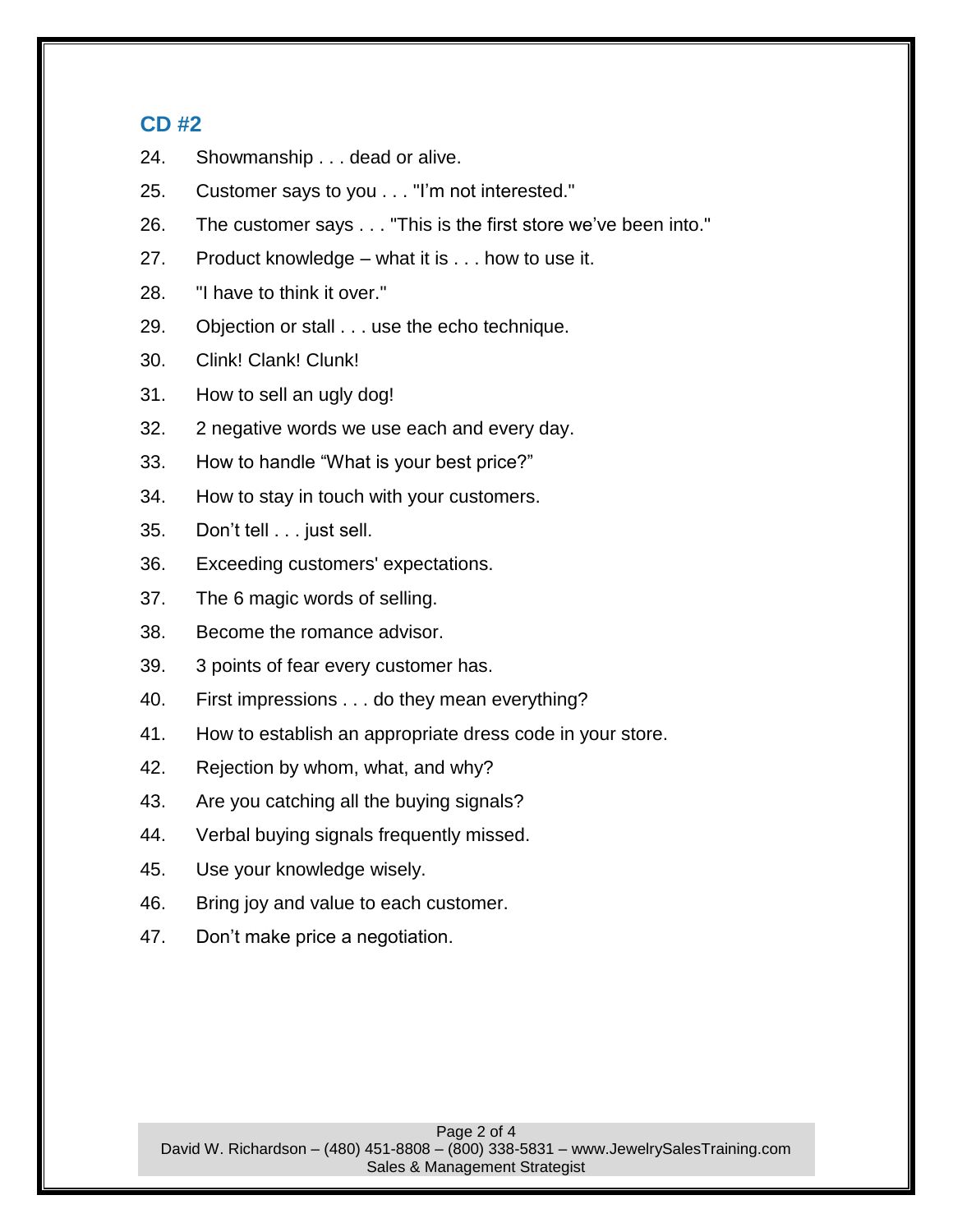### **CD #3**

- 48. Getting the most out of sales training.
- 49. Are you unique and different?
- 50. Perform at your best . . . always.
- 51. 5 keys to being a better listener.
- 52. How to cripple a sales career.
- 53. Is your focus out of focus?
- 54. Prove what you say or do.
- 55. What is your "budget?"
- 56. Keeping yourself motivated . . . every day.
- 57. How to beef up your training.
- 58. The woes of discounting.
- 59. Last ditch closing techniques . . . what they are and how to use them.
- 60. Take the customer's temperature (last ditch close).
- 61. Price versus value you've heard it . . . now use it.
- 62. How to quote the price to a customer.
- 63. Creating your questioning plan.
- 64. Success . . . what it is and how to get it.
- 65. Anything worth doing is worth doing . . . poorly!
- 66. Don't ask for the sale . . . assume the sale.
- 67. Have you ever talked yourself out of a sale?
- 68. Stop selling diamonds . . . NOW.
- 69. When the big sale gets away . . . what to do.
- 70. Selling in the past, present, and future.
- 71. 5 phrases you can use for better customer service.
- 72. Handling objections through agreement.